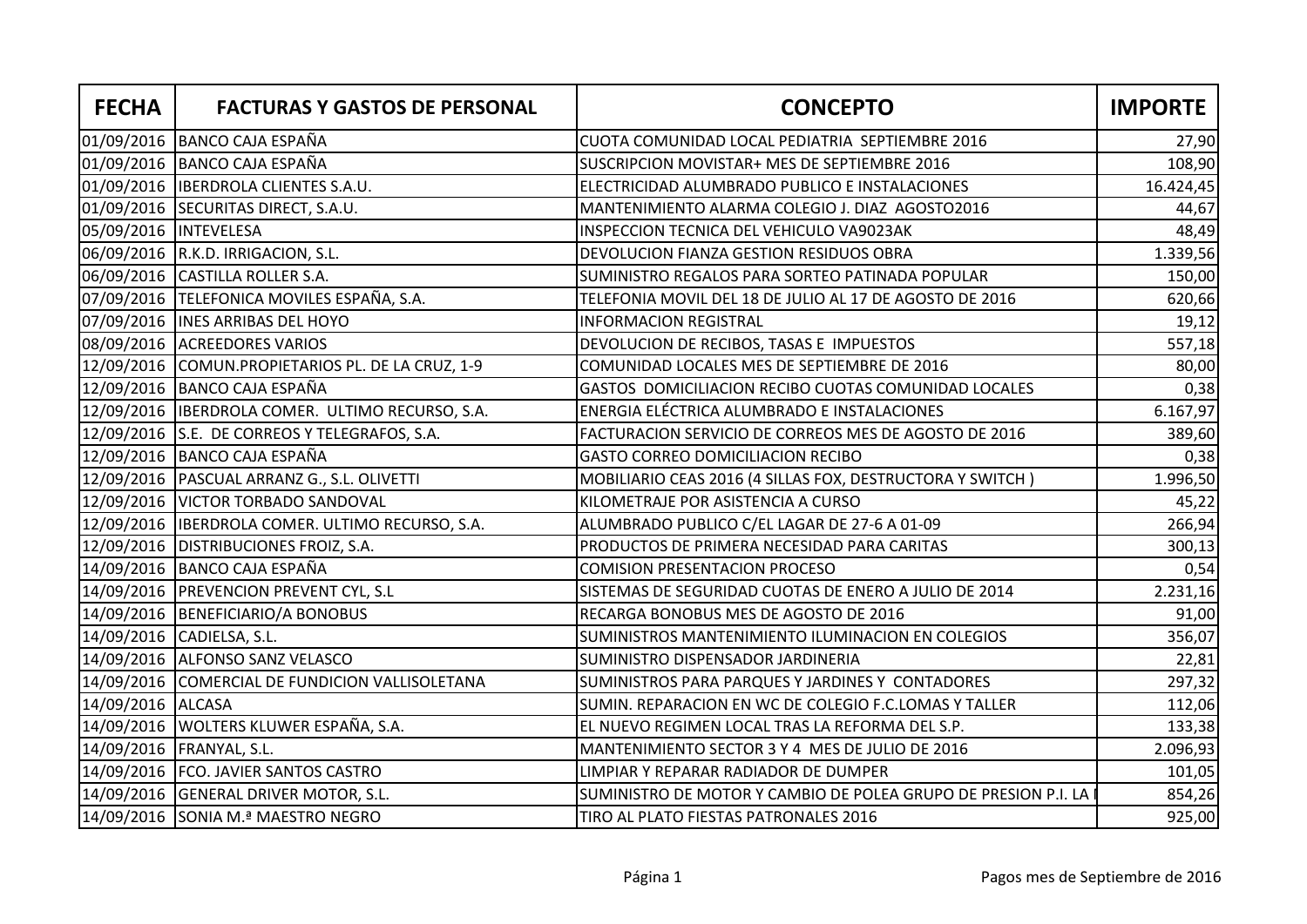|                      | 14/09/2016   MARIA DEL MAR D. ESPINILLA GARCIA    | NOCHE FLAMENCA JORNADAS VERANIEGAS EN PLAZA MAYOR              | 750,00    |
|----------------------|---------------------------------------------------|----------------------------------------------------------------|-----------|
|                      | 14/09/2016 GAS NATURAL SERVICIOS SDG, S.A.        | GAS NATURAL CASA DE CULTURA DEL 24/05 AL 23/06 DE 2016         | 1.793,06  |
|                      | 14/09/2016 GAS NATURAL S.U.R. SDG, S.A.           | GAS NATURAL VESTUARIOS CAMPO FUTBITO DEL 24/05 AL 23/06        | 278,56    |
|                      | 14/09/2016 REFORMA 7, S.L                         | RESTAURACION DE LA BARANDILLA DE LA PLAZA LA CRUZ              | 4.706,03  |
|                      | 14/09/2016   INTERCLYM, S.A.                      | SUMINISTRO PRODUCTOS PARA SERVICIO DE LIMPIEZA                 | 214,78    |
|                      | 14/09/2016 ZARDOYA OTIS, S.A.                     | SUSTITUCION PLACA EN ASCENSOR CASA CONSISTORIAL                | 601,30    |
|                      | 14/09/2016 CESAR RODRIGUEZ DE LA FUENTE           | PINTURA EN CENTRO SOCIAL POLIVALENTE                           | 2.927,55  |
|                      | 14/09/2016   ANA BELEN RODRIGUEZ BUSTOS           | LIMPIEZA EQUIPAMIENTO DEPORTIVO                                | 9,90      |
|                      | 14/09/2016   PASCUAL ARRANZ G., S.L. OLIVETTI     | SUMINISTRO TONER PARA POLIDEPORTIVO                            | 285,64    |
|                      | 14/09/2016   ANA BELEN RODRIGUEZ BUSTOS           | LIMPIEZA EQUIPAMIENTO DEPORTIVO                                | 22,50     |
|                      | 14/09/2016   PASCUAL ARRANZ G., S.L. OLIVETTI     | SUMINISTRO ETIQUETAS PARA IMPRESORAS                           | 81,07     |
|                      | 14/09/2016 RICARDO ALONSO MUÑOZ                   | SUMINISTRO SACOS DE CEMENTO PARA ALBAÑILERIA                   | 98,01     |
|                      | 14/09/2016 M. DOLORES SANCHEZ NAVARRO             | BOTIQUIN PARA COMPLETAR EXISTENCIAS TEMPORADA 2016-2017        | 46,77     |
|                      | 14/09/2016 CESAR RODRIGUEZ DE LA FUENTE           | PINTURA EXTERIORES Y REPASOS INTERIORES COLEGIO F.C. LOMAS     | 4.146,07  |
|                      | 14/09/2016 ASOCIACION LIRICA BOHEMIOS             | CACHE ACTUACION DIA 25 DE AGOSTO DE 2016                       | 600,00    |
|                      | 14/09/2016   JESUS SAN JOSE OLMEDO                | SUMINISTRO MATERIAL DE OFICINA PARA CASA CONSISTORIAL          | 338,80    |
|                      | 14/09/2016   MIGUEL ANGEL ALBARES ABRANTES        | SUMINISTRO Y COLOCACION PASAMANOS Y ESPEJOS                    | 744,15    |
|                      | 14/09/2016 FRANYAL, S.L.                          | MANTENIMIENTO SECTOR 3 Y 4 MES DE AGOSTO DE 2016               | 2.096,93  |
|                      | 14/09/2016   BARBARA BEJARANO NEILA               | PROGRAMA DE VERANO LA CISTERNIGA                               | 1.754,50  |
|                      | 14/09/2016   ANGEL VELASCO ARRANZ                 | SONORIZAR PLAZA MAYOR EVENTOS CULTURALES                       | 551,00    |
|                      | 14/09/2016 COMERCIAL DE FUNDICION VALLISOLETANA   | REGISTRO POZO P.I. LA MORA, MATERIAL DE FONTANERIA Y DESATRANQ | 333,97    |
|                      | 14/09/2016 CONSTRUCCIONES Y CONTRATAS, S.A.       | MANTENIMIENTO RED DE SANEAMIENTO MES DE AGOSTO DE 2016         | 417,63    |
| 14/09/2016 SCHINDLER |                                                   | MANTENIMIENTO ASCENSOR CASA DE CULTURA MES AGOSTO-16           | 233,12    |
|                      | 14/09/2016 QUIMICA INDUSTRIAL MEDITERRANEA S.L.U. | PRODUCTOS LIMPIEZA DESENGRASANTE PARA TALLERES                 | 261,36    |
| 14/09/2016 SCHINDLER |                                                   | MANTENIMIENTO ASCENSOR CENTRO SOCIAL POLIVALENTE MES DE AGOS   | 71,50     |
|                      | 14/09/2016   AGUAS DE VALLADOLID, S.A.            | CONSUMO DE AGUA MES DE AGOSTO DE 2016                          | 29.826,67 |
|                      | 14/09/2016   AUTO-REPUESTOS BARAJAS, S.L.         | SUMINISTROS MANTEN. Y REPARACION FURGONETA 2288FPK             | 508,77    |
|                      | 14/09/2016 CEPSA CARD, S.A.                       | RAPPEL / G. SIN PLOMO 95                                       | 218,12    |
|                      | 14/09/2016   TRANSCON VALLADOLID, S.A.            | ALQ. MENSUAL CONTENEDOR ESCOMBROS P.I. LA MORA-AGOSTO          | 55,00     |
|                      | 14/09/2016   TRANSCON VALLADOLID, S.A.            | GESTION PUNTO LIMPIO MES DE AGOSTO DE 2016                     | 722,81    |
|                      | 14/09/2016  TECNICAS DE AHORRO ENERGETICO, S.L.   | MANTENIMIENTO CLIMATIZACION VARIOS EDIFICIOS MES AGOSTO        | 598,95    |
|                      | 14/09/2016  TECNICAS DE AHORRO ENERGETICO, S.L.   | MANTENIMIENTO CLIMATIZACION CASA CULTURA MES DE AGOSTO         | 133,10    |
|                      | 14/09/2016   AGROGARCIA 2000 S.L.                 | REPARACION CORTACESPED ISEKI                                   | 2.183,75  |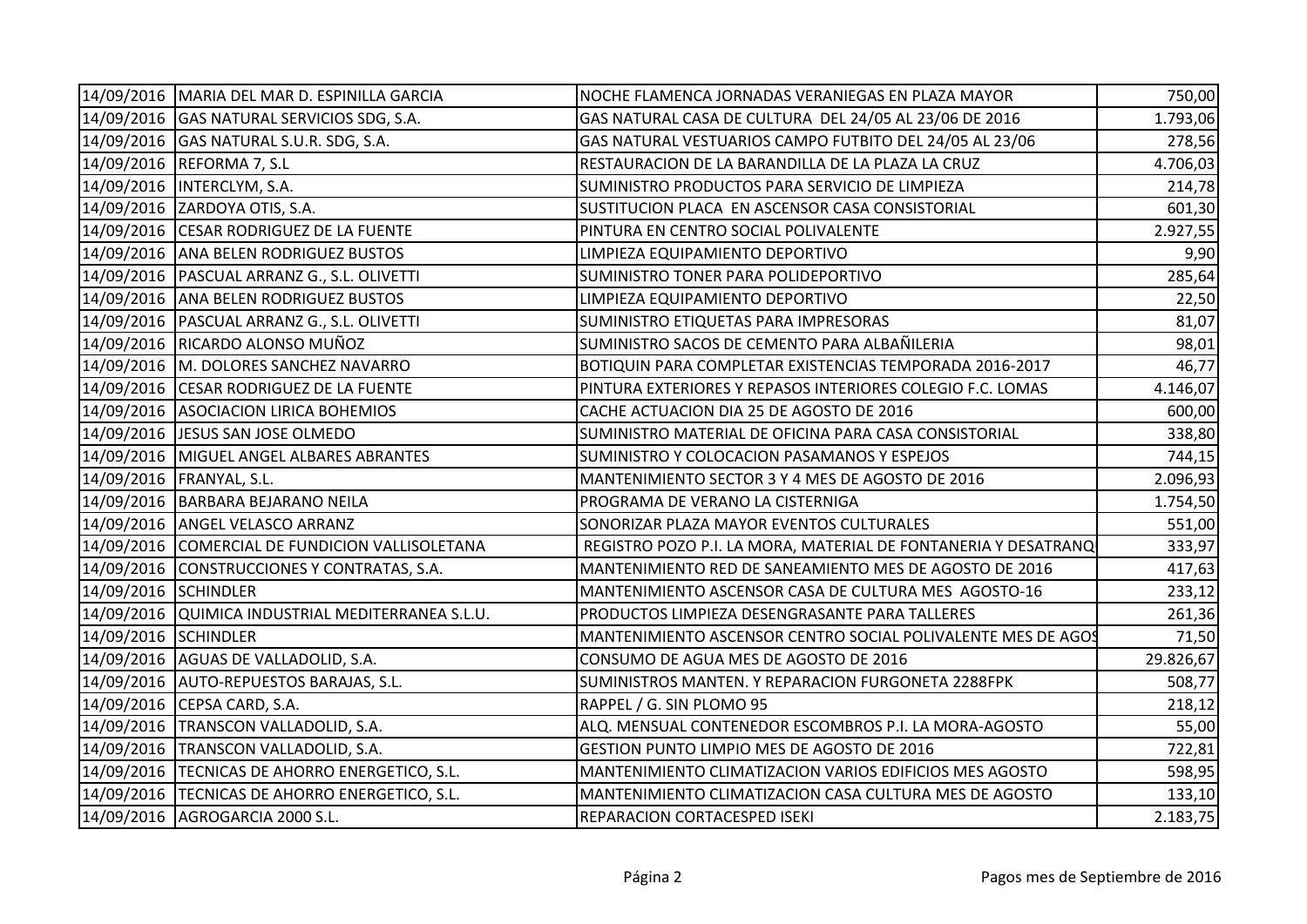| 14/09/2016   FLUME, S.L. |                                                      | SUMINISTROS PARA JARDINES Y REPARACION FUGA DE C/YESERAS      | 692,07    |
|--------------------------|------------------------------------------------------|---------------------------------------------------------------|-----------|
|                          | 14/09/2016 UTE PLANTA DE TRATAMIENTO DE VALLADOLID   | RECOGIDA SELECTIVA MES DE AGOSTO                              | 50,08     |
|                          | 14/09/2016 UTE PLANTA DE TRATAMIENTO DE VALLADOLID   | IMPUESTO SOBRE ELIMINACIONDE RESIDUOS                         | 8,62      |
|                          | 14/09/2016 GARCIA CARRERA FELIX(PELICANO)            | VARIOS SUMINISTROS PARA EL SERVICIO DE LIMPIEZA Y TALLER      | 107,22    |
|                          | 14/09/2016 SUMINISTROS INDUSTRIALES VALLADOLID, S.L. | VARIOS SUMINISTROS PARA TALLER Y COLEGIOS                     | 146,26    |
|                          | 14/09/2016 RICARDO ALONSO MUÑOZ                      | TABLEROS PARA OBRA DE ALBAÑILERIA                             | 3,04      |
|                          | 17/09/2016 BANCO CAJA ESPAÑA                         | COMISION DE MANTENIMIENTO CUENTA CORRIENTE                    | 6,00      |
| 19/09/2016  INTEVELESA   |                                                      | ITV VEHÍCULO VA2458AF                                         | 64,76     |
|                          | 19/09/2016 BANCO BILBAO VIZCAYA                      | COMISIONES DE ADMIN. Y MANTENIMIENTO C/C                      | 96,00     |
|                          | 20/09/2016   BEATRIZ GARCÍA CHARLEZ                  | ADQUISICION CABLE DE RED 15 METROS                            | 6,50      |
|                          | 20/09/2016   FUENTES DE HOYOS, S.L.                  | EXPTE 1179/2016 IBI COMODATO                                  | 11.300,94 |
|                          | 22/09/2016   BANCO CAJA ESPAÑA                       | AMORTIZACION PRESTAMO NÚM. 2108-4364-30-0533537912            | 1.377,58  |
|                          | 23/09/2016   MANCOMUNIDAD PINODUERO                  | CUOTA ORDINARIA MES DE SEPTIEMBRE DE 2016                     | 19.445,00 |
|                          | 23/09/2016 BANCO CAJA ESPAÑA                         | GASTOS CORREO DOMICILIACION LIQUIDACION MANCOMUNIDAD PINOD    | 0,38      |
|                          | 23/09/2016 BANCO DE SANTANDER                        | LIQUIDACION CONTRATO CUENTA CORRIENTE                         | 21,91     |
| 23/09/2016  INTEVELESA   |                                                      | ITV DEL VEHÍCULO 3933CXH                                      | 48,49     |
|                          | 23/09/2016   DISTRIBUCIONES FROIZ, S.A.              | PRODUCTOS PRIMERA NECESIDAD PARA CARITAS                      | 650,62    |
|                          | 24/09/2016   WORK-MEN C.B.                           | SUMINISTRO VESTUARIO PARA TRABAJADORES                        | 330,50    |
|                          | 26/09/2016   DIAZO PLOTTER SUMINISTROS., S.L.        | REALIZACION FOTOCOPIAS PLANOS A1 ESTUDIO DETALLE              | 40,84     |
|                          | 26/09/2016   NOMINAS LABORALES                       | NOMINAS PERSONAL LABORAL MES DE SEPTIEMBRE                    | 71.649,82 |
|                          | 26/09/2016 NOMINAS FUNCIONARIOS                      | NOMINAS FUNCIONARIOS MES DE SEPTIEMBRE                        | 21.578,43 |
|                          | 26/09/2016 NOMINAS CONCEJALES Y ALCALDE              | NOMINAS CONCEJALES Y ALCALDE MES DE SEPTIEMBRE                | 4.048,36  |
|                          | 26/09/2016   BANCO CAJA ESPAÑA                       | COMISION TRASPASO DE FONDOS                                   | 3,00      |
|                          | 27/09/2016 BANCO BILBAO VIZCAYA                      | AMORTIZACION E INTERESES PRESTAMO NUM. 0182-5579-895-45727346 | 8.761,63  |
|                          | 27/09/2016  INTERCLYM, S.A.                          | VARIOS SUMINISTRO DE LIMPIEZA                                 | 756,92    |
|                          | 27/09/2016 CESAR RODRIGUEZ DE LA FUENTE              | PINTURA FRONTON                                               | 3.947,63  |
|                          | 27/09/2016 QUIMICA INDUSTRIAL MEDITERRANEA S.L.U.    | LUBE 700 AER. / XPERT INYECTORS / Caja Muestras               | 217,80    |
| 27/09/2016 AUVASA        |                                                      | SUBVENCION A LA EXPLOTACION DE AUVASA MES DE SEPTIEMBRE       | 20.879,12 |
|                          | 27/09/2016   PASCUAL ARRANZ G., S.L. OLIVETTI        | MANTENIMIENTO FOTOCOPIADORAS                                  | 127,63    |
|                          | 27/09/2016  IBERICA DE REVESTIMIENTOS, S.L.          | SUMINISTROS PARA REPARAR BANCOS                               | 63,18     |
|                          | 27/09/2016 SERVICIO DE PREVENCION INTEGRAL LEON S.A. | VIGILANCIA DE LA SALUD SUJETA Y NO EXENTA                     | 635,25    |
|                          | 27/09/2016 JJUDIT DE LA FUENTE CABRERO               | SESIONES DE CINE AL AIRE LIBRE                                | 1.781,12  |
|                          | 27/09/2016 BENEFICIARIOS/AS BONOBUS                  | RECARGAS BONOBUS MES DE SEPTIEMBRE                            | 98,00     |